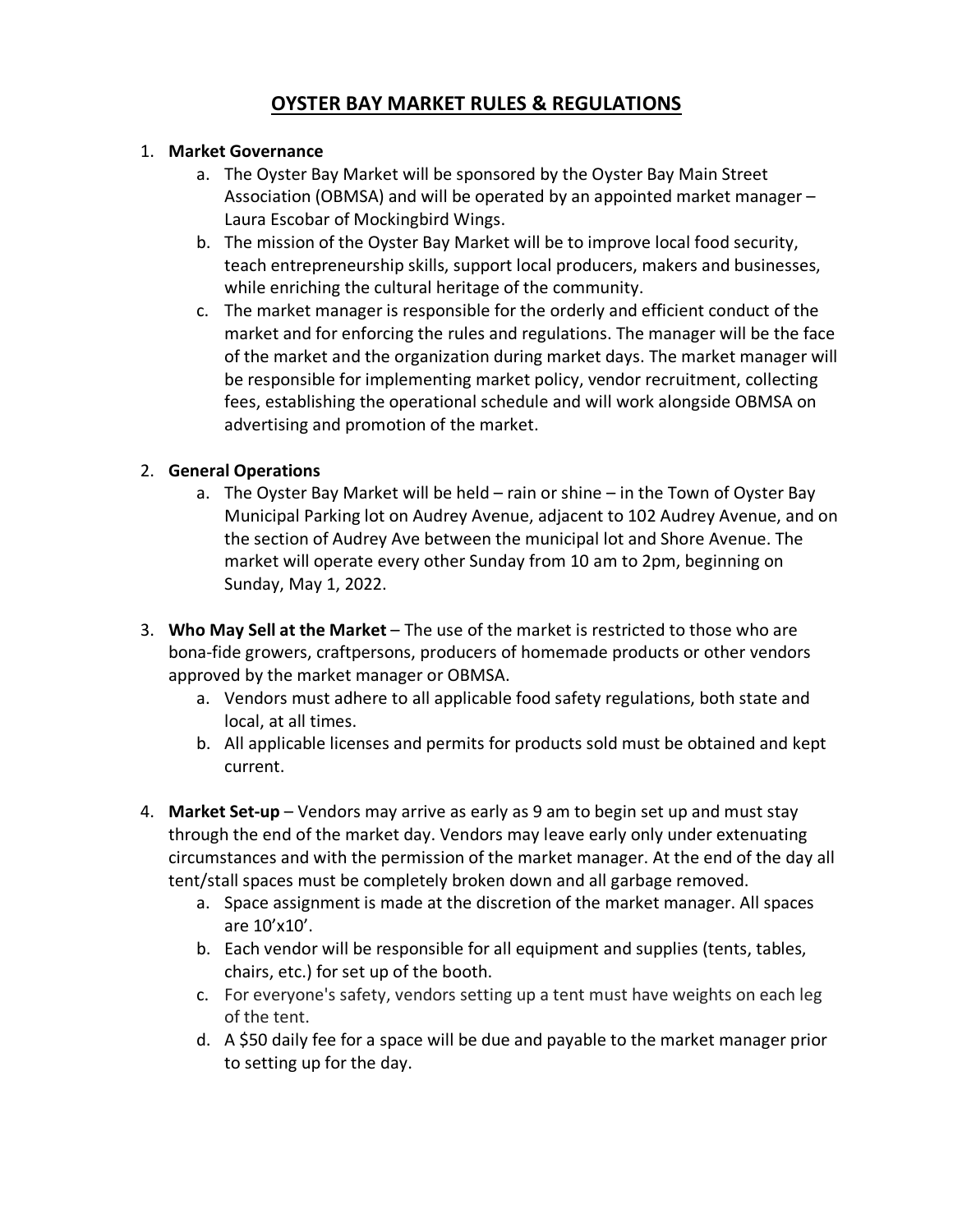### 5. **Guidelines for Selling**

- a. Vendors are required to display their business name as well as product pricing
- b. A Vendor's acceptance may be rescinded based on diminished quality of product, inconsistent attendance, or for any other significant reasons as determined by the market manager.
- c. **Additional Safety Measures** We abide by all federal, state, and local guidelines and as such will not be requiring masks at this time. This is subject to change and we will reevaluate, if necessary.

Additionally, all vendors must provide proof of general liability coverage in the amount of \$1 million dollars per occurrence and must provide a certificate of insurance listing the Oyster Bay Main Street Association as additional insured.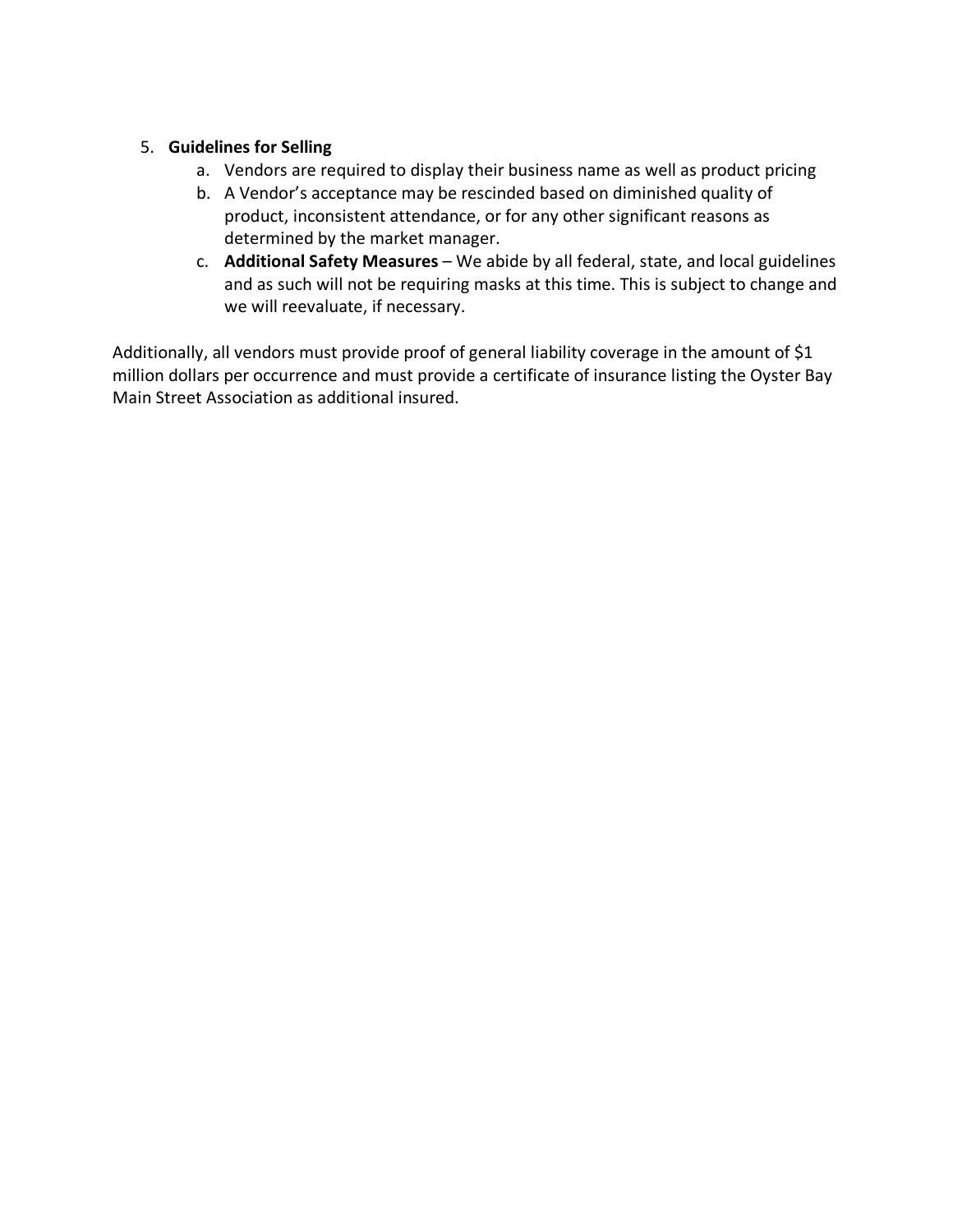# **OYSTER BAY MARKET APPLICATION FORM**

| Describe all items to be sold (Use reverse if needed) __________________________ |
|----------------------------------------------------------------------------------|
|                                                                                  |
|                                                                                  |
|                                                                                  |

#### **Compliance and Indemnity Agreement**

I (we) the undersigned, have read the Rules and Regulation of the Oyster Bay Market and do agree to abide by all rules and regulations.

I (we) further agree to operate my (our) stall in accordance with these rules and regulations and to pay all applicable fees as set out in the rules and regulations.

I (we) further understand that failure to comply with the rules and regulations of the Oyster Bay Market could mean dismissal from the market.

As a vendor, wishing to participate in the Oyster Bay Market, I (we) agree to SAVE, HOLD HARMLESS and INDEMNIFY the Oyster Bay Market, its sponsoring agency, members and employees from any and all liability or responsibility pertaining to any damages to person or property on the sited assigned to me (us) by the Oyster Bay Market, when such damages or liability arise out of acts on my (our) own, or of my (our) employees or associates, located at such site.

I (we) verify that all information I (we) have provided about my business and products for sale is true and accurate.

| Vendor name, Please print | Signature | Date |
|---------------------------|-----------|------|
| Vendor name, Please print | Signature | Date |

 $(1/2)$